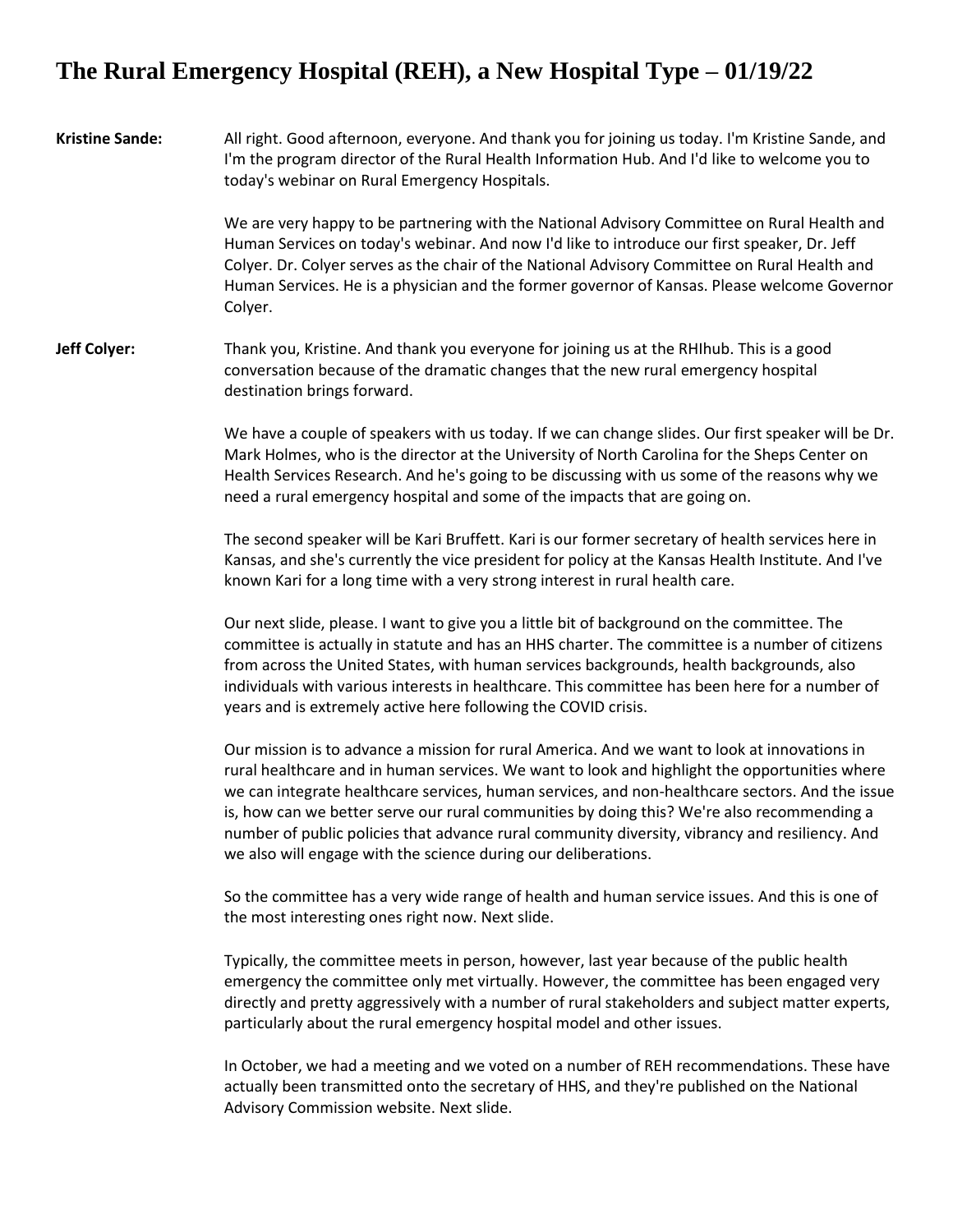So, why do we need a rural emergency hospital? In December of 2020, Congress created a new type of provider called a rural emergency hospital. Now, this was important because we hadn't had a new hospital or provider type designation since 1997 with the critical access hospitals. But what this really did was, provided a response that we could help with the loss of emergency services, particularly when there are hospital closures.

This type of provider will actually be going live on January 1st next year of 2023. And so, the CMS is beginning its rulemaking for this at this point. So it's very important that we discuss this, and we bring these issues forward. And so, that's why we were very active on this issue. Normally, we're more involved with current issues that have already had statutory language, but now we have new language that we're going to have to start with this rule making.

So, I'm going to turn it over to one of our committee members for the next slide, Mark Holmes, and he's going to discuss rural hospital closures and how the REH model intends to address some of these issues. So Mark, take it away.

**Mark Holmes:** Thank you, governor. As the governor mentioned, there's lots of concern about rural healthcare on a variety of trends and developments that are happening in rural America. But a lot of it is focused on rural hospital closures. And so, first couple slides here, we'll talk about that and put it in context about one of the drivers and the interest of the rural emergency hospital.

> So, as you can see from the slide here, over the past 11 years, we've averaged just over one rural hospital closure per month. Some years have had more closures than others, and the bullet points here list kinds of hospitals that are closing, that should be 24. MDH is not 244. But you can see from the map on the right, which is available at bit.ly/ruralclosures, where these have generally been located, and you could see the time trends, et cetera.

But the point of this slide really is twofold. One is, one of the things that we do as we track these, is we compare complete closures to converted closures. And so, when a rural hospital closes and stops providing inpatient services, sometimes it will become an urgent care clinic, or a nursing facility, or a primary care clinic. But sometimes it completely closes and does not provide any healthcare at all. A car wash, or a condo, a church, a school.

So one of the focuses or foci of this question of the rural emergency hospital is, if we're seeing these closures, what can we do that they're able to provide some healthcare, and not be a complete closure. And I think this is a good point to remind everyone that when a rural hospital closes, it's not just the health effects that I think everyone here understands, but the economic effects as well. And Tee Faircloth mentioned in the chat, the economic effects need to be considered as well when a hospital is either the largest or the second largest, often in many of these communities.

Next slide, please. So there are many drivers of closures. Why do rural hospitals close? And we could spend an hour and a half, if not more on that topic alone. These are summarized from a brief by RUPRI in 2017. And they looked at their assessment of what's behind closures.

And these generally fit in broad buckets. One is a revenue kind of component. When revenue is flat or declining, and costs are going up, that's not a good plan for long term financial sustainability. Revenue may be decreasing for a number of reasons, such as declining population of the community, other trends in health insurance, or healthcare, or plan design that tend to remove care from the rural hospital and migrate it elsewhere. That may be because of, again,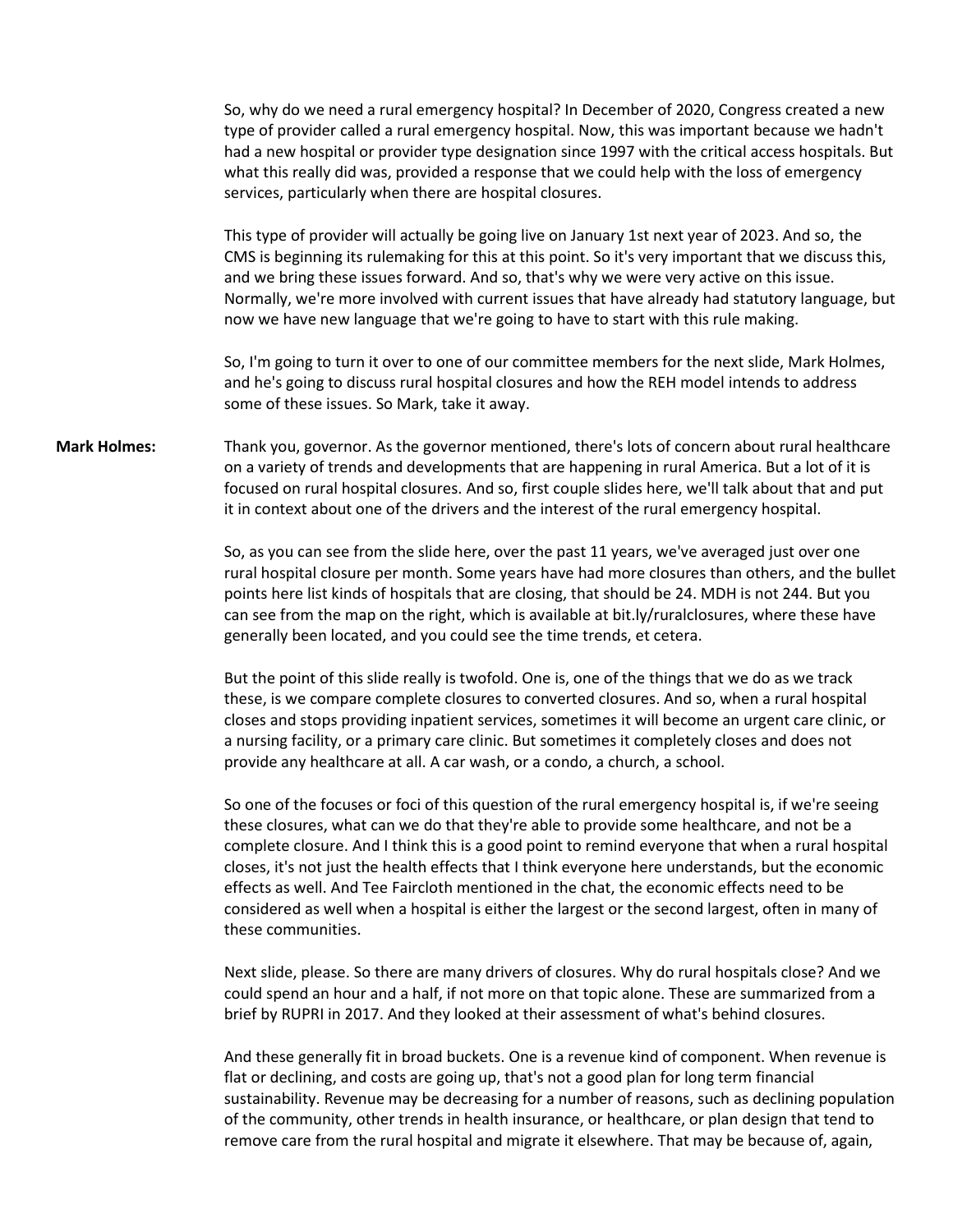plan design, value based care, it may also be a change in technology. What used to be inpatient is now outpatient.

And then also thinking about the communities that are served by the rural hospital, maybe aged and poor, uninsured, underinsured, higher rate insured through public payers, such as Medicare or Medicaid who reimburse less often than the cost of providing care overall. Next slide.

So, in order to start wrapping our head around these closures, a few years ago, the Sheps Center developed a financial distress index for rural hospitals. And the idea for this is to take multiple factors that we can see about a hospital, it's finances, the community it serves, state policy, et cetera, and put them into buckets. This is a hospital that's at high risk of seeing financial distress. This is a hospital it's at low risk of seeing financial distress. And that gives you sort of a traffic light green, yellow, orange, red kind of quick assessment over where the rural hospital is in terms of its financial position.

In our most recent release, we estimated 210 rural hospitals were at a high risk of financial distress. Those are distributed across the country, but there were some commonalities with where these high risk hospitals are located. They on average tended to serve communities at a higher percent of non-white and black residents, lower rates of high school graduation, higher rates of unemployment and poorer health.

So, if you sort of string these together, what we see are, rural hospitals are closing. And the ones that are at most risk for closing are the ones that are in the communities with the highest need. And so, this is obviously something that bears a lot of concern, and this is where policy steps in to address it. Next slide.

So, what are the basics? What are the high level summary of the rural emergency hospital model? Well, critical access hospitals and small rural hospitals with no more than 50 beds will be eligible to convert. They have to be rural. Yeah, it was already mentioned there.

So, these are on the smaller side, less than 50 beds. In terms of applying... Well, the other thing about the eligibility is they have to be an existing hospital. So that's implicit in this bullet, but they have to. You cannot say, "I want to build an REH." These are hospitals that are converting to an REH.

In order to transition to become REH, you have to have an action plan that outlines how you will modify, retain, add this continue outpatient services, and what you will do with these additional funds, which we'll get to in a moment, in terms of supporting telehealth services, ambulance operating costs, and maintaining the emergency services that are there.

Next slide. What are the requirements in the REH? Well, cannot provide acute care inpatient services, that's the big idea here. Take a hospital and we're closing all of the inpatient side.

Cannot exceed an annual average patient length of stay of 24 hours. So, can't get around this, but say, "Well, we're not going to admit anyone. We're just going to have everyone on observation for 72 hours." It's an average length of stay of less than 24.

Have a transfer agreement to level one or level two, and maintain the staff emergency department 24/7 with a physician, NP, clinical nurse specialist or PA.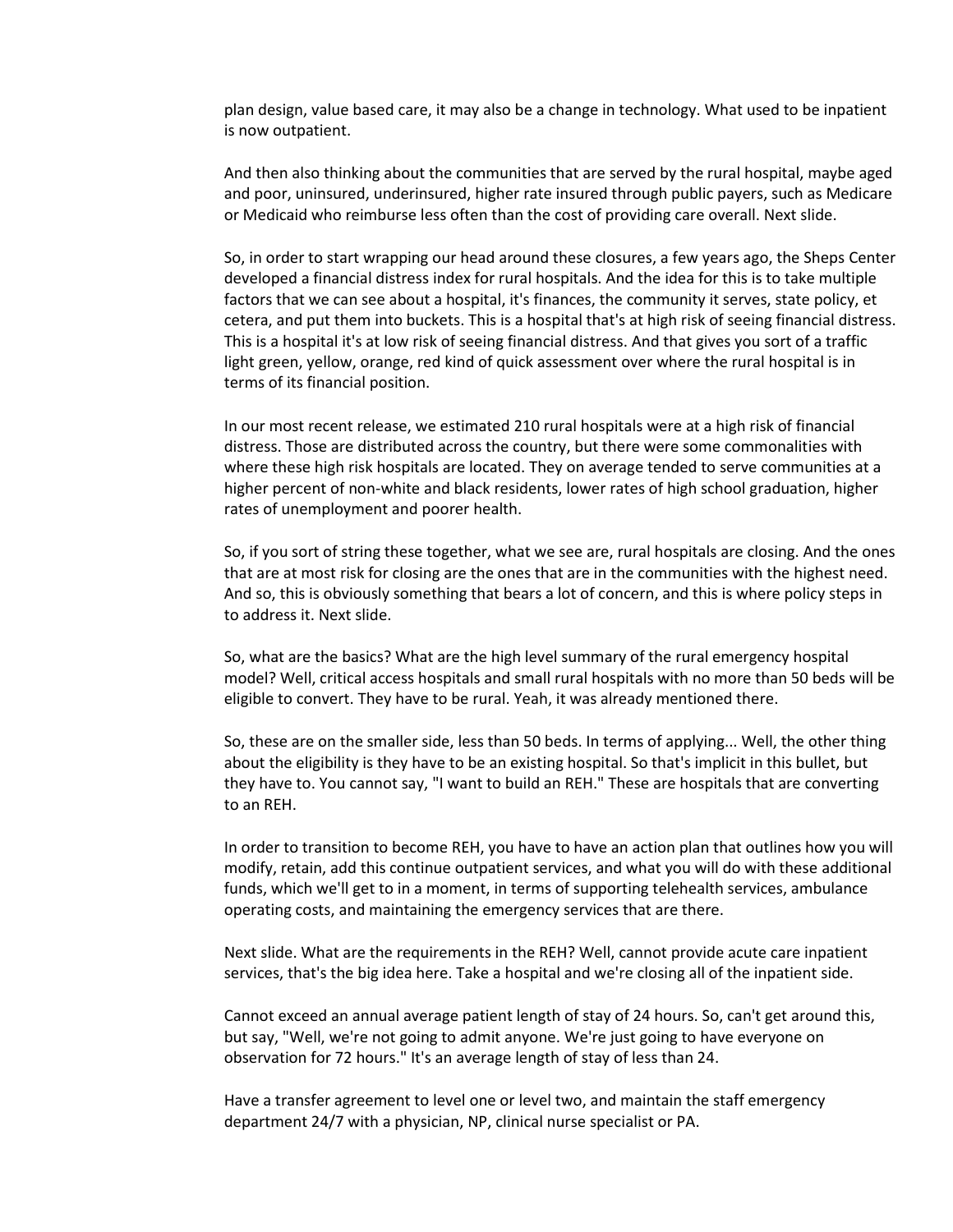So those first four in particular, really provide the high level picture, sort of what we're looking at.

Meet CAH equivalent conditions of participation for emergency services, meet applicable state licensing requirements. And this is one that often gets lost. And just because Medicare and CMS say, we will recognize this new provider type and reimburse them under these rules, doesn't mean that the state has a license for this new provider type. And that's something that's going to require state action in many locations, in order to create the ability for this new provider type to exist.

Quality reporting standards to be established. If there's a SNF DPU, or skilled nursing DPU, have to meet the requirements applicable to those. And then other requirements that the secretary finds necessary.

And you've seen a few bullets here that get the governor's point of, the rules are not yet released. The secretary is developing these rules. And that's one of the reasons that the NACRHHS came up with the recommendations we did. Next slide.

Reimbursement, always a key question. So how will these REHs get paid? They will have an outpatient, for outpatient services, the OPPS rate plus 5%. So a 105% of the OPPS rate. There will also be this additional facility payment or AFP, that is sent out by formula in the statute. The high level vision is, what did we pay all critical access hospitals in 2019. What would those critical access hospitals have gotten from Medicare if they were not CAHs, take that difference and divide it by the number of CAHs. And then that's the additional facility payment that will be available to each of the REHs that will get recomputed each year.

So, one of the questions and one of the key questions, and maybe sources of debate with rural emergency hospitals is, who is it that's going to convert. Are there going to be three, are there going to be 300? Are these going to be high performers? Are these going to be low performers? Are these places that probably would've closed if this didn't exist, or are these places that are capitalizing on this new model?

And there's a lot of questions about that. So what we did is, we partnered with the National Rural Health Resource Center on one of their task 90 calls, and wanted knowledge and assistance in the partnership of that group. And sort of picked the brain of those on the call and said, "Who do you think might consider this?"

And so we came up with three rules based on that feedback. We looked at small rural hospitals, including CAHs that had a negative total margin for three years in a row. So these are unprofitable hospitals. Had a net patient revenue of less than 20 million. So they're on the smaller side. And have an average daily census of acute combined of less than three. So, also smaller on the ADC standpoint.

So, unprofitable, small from a revenue standpoint, and not a lot of use of inpatient services and acute and swing combined. After we applied that filter, the most recent data, we identified 68 rural hospitals that we call potential converters. Again, these is all based on these rules that we developed as a prediction of who would convert. They were predominantly located in four states, Kansas, Texas, Nebraska, and Oklahoma.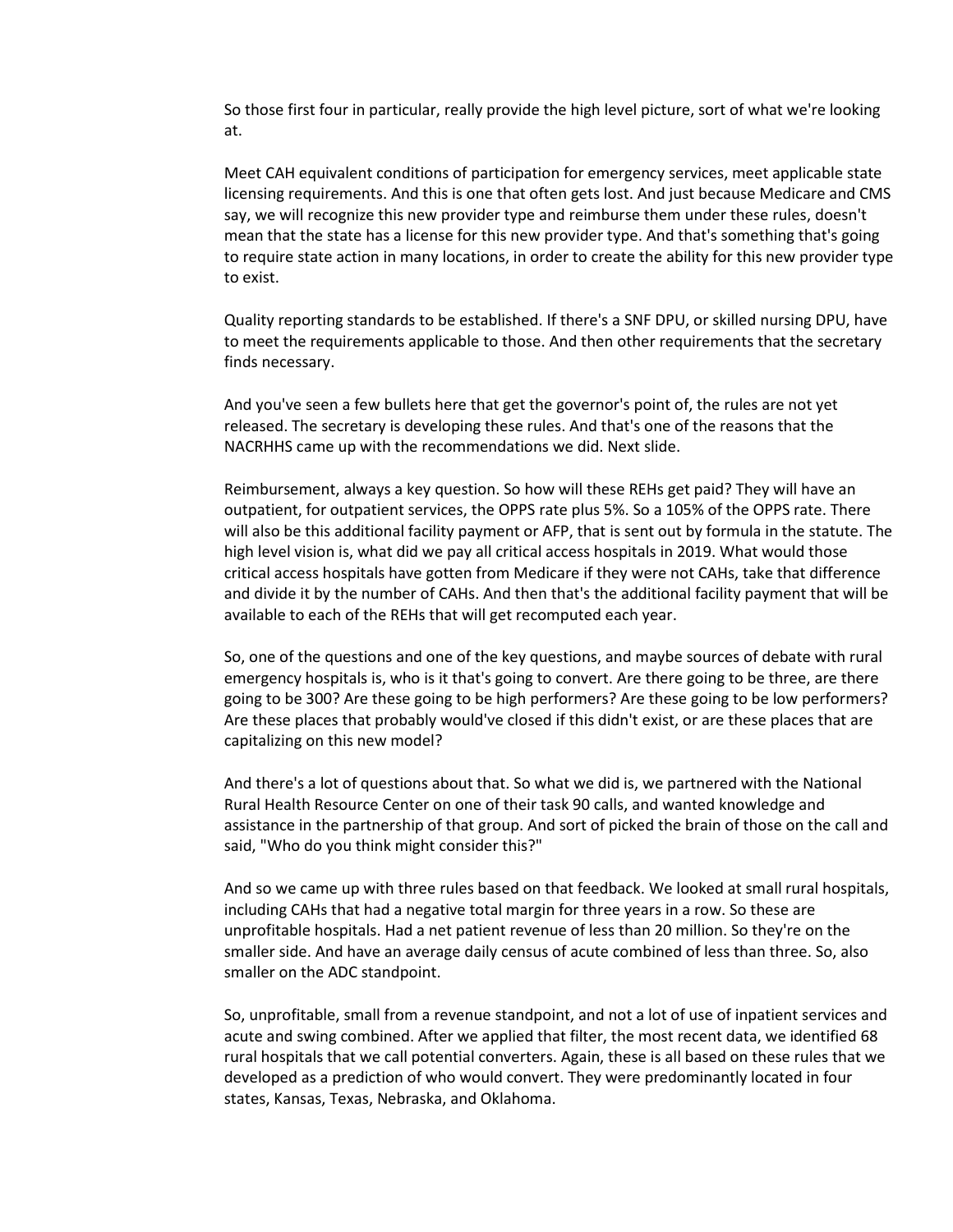Kansas in particular had almost one quarter of these 68 themselves. And when you look at those who we protected to convert, versus those who we did not meet these three tests, the converters had a higher percent of unemployed and a lower population density.

And so, that gives us a sense of sort of like who might these conversions be. But again, that's based on these rules that we came up with, that we thought might be predicting hospitals that would consider conversion. I also just want to say that most states had at least one of these, so it's not just that they were in these four states. And we have a brief on this that was released last year, that has by state, how many of the 68 are located in each one. So that concludes the boring part of the session. So I'm going to kick it off to Kari to review our recommendations. Kari.

**Kari Bruffett:** Thank you, Mark. I'm Kari Bruffett, I'm the vice president for policy at the Kansas Health Institute. As was mentioned earlier, I'm a member of the National Advisory Committee on Rural Health and Human Services. But I will tell you, I am not the biggest expert on rural hospitals that's on the National Advisory Committee, we've got critical access hospital CEOs, we have people with experience serving rural communities directly as providers.

> I do have some policy experience both in state government and at the federal level, and have a great interest in the importance of this issue for Kansas. So I noticed a few comments in the chat about issues that we're going to talk about here in a moment. And one of them is that Kansas and the Kansas Hospital Association and health leaders in Kansas have been looking for many years at a model that could be similar to what the rural emergency hospital designation is looking to implement.

> And in fact, the Kansas legislature has adopted legislation that would empower and enable the rural emergency hospital to work in Kansas. But there are a lot of policy recommendations that the committee discussed. If you go ahead to the next slide, we had several virtual briefings from subject matter experts. And I know many of us on the committee like me talked to folks in our home states and our colleagues from across the country who raised many of the questions that I'm seeing in the chat here as well, that I know we're going to get to. Some of them we'll get to in the slides ahead.

We came together and came up with 16 recommendations, and five policy considerations to send to the secretary. The formulation of these recommendations, like with any it's pretty iterative process, we were able to go back and forth and really talk about the language and try to take what we were learning in our home states and our home communities, and have that contribute to the recommendations we are providing to the secretary.

So just a point of clarification for those who've not dug into any of the committees reports before recommendations. The difference between recommendations of considerations. A recommendations is something that the agency HHS and the secretary can act on. The consideration tends to be something that the agency or the secretary working with Congress, or perhaps some external partner can act on. So it's not a direct agency action, but it's still something that the committee feels rises to the level of importance where it's necessary to include it in the brief. So it doesn't make it less important. It's just a different kind of issue, a way to present an issue that we think are important.

There were, as we mentioned, 16 recommendations and five considerations. We'll go through most, but not quite all of them, in the interest of time. We did bucket them. We'll highlight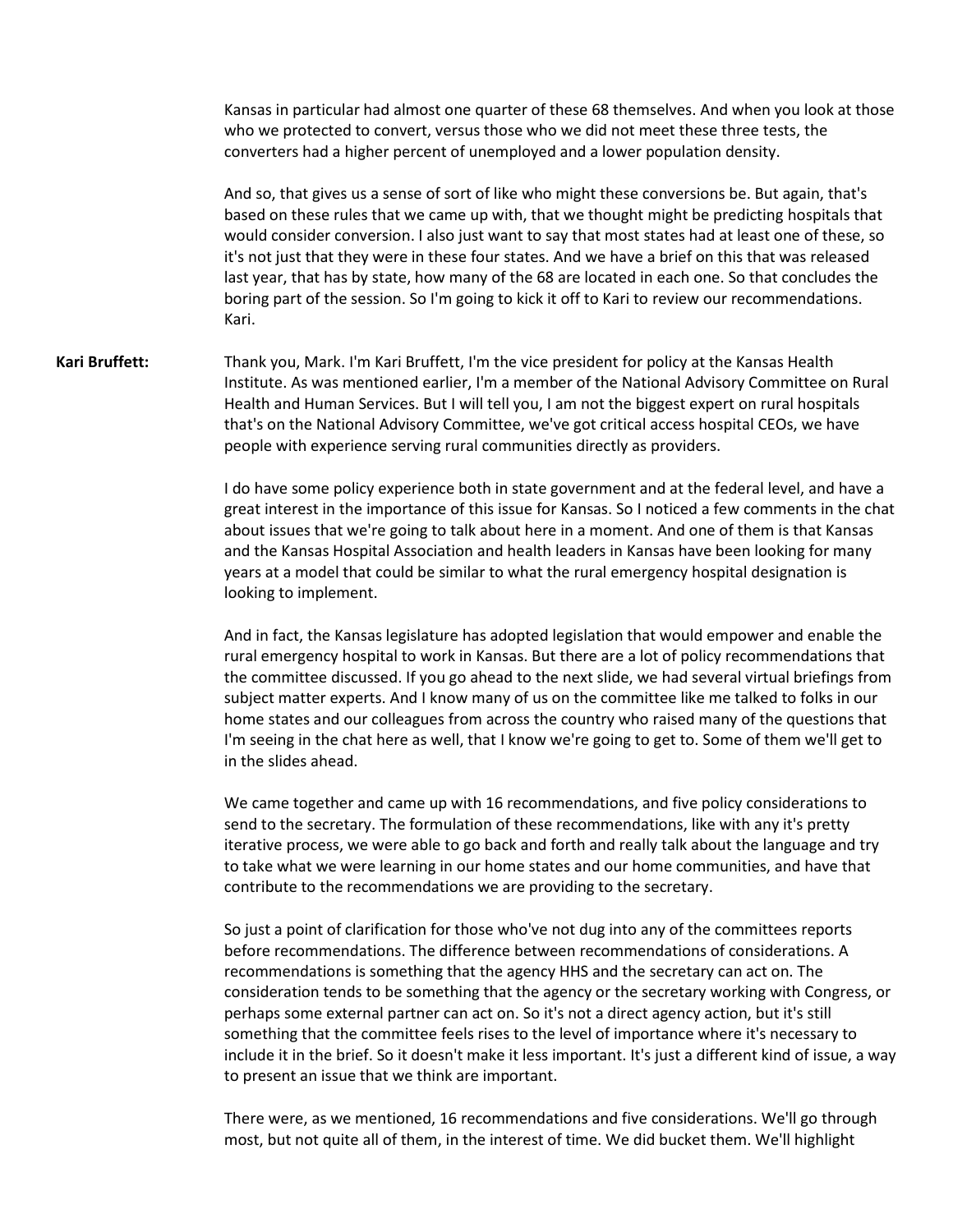some of the most notable ones during the webinar. And I think we'll have the opportunity in answering some questions probably to address some of the others as well.

So they're organizing the four categories, providing flexibility and support for rural emergency hospitals. I think that's tied to a lot of what I'm seeing in the chat. Quality care measures, finance, which Mark's talked about a little bit as well. And we know is a critical issue with the additional facility payment. And then some other issues and considerations that we'll talk about as well.

So yes, we can go to the next slide. You're already there. You beat me there. And again, to start with the flexibility and support, this was something we heard strongly from folks on the committee who have experience working as administrators of critical access hospitals, or rural PPS hospitals, as well as many of the folks we heard from in our meetings as well, is this flexibility and support for the hospitals and communities might be considering this rural emergency hospital designation is going to be critical.

So some examples, critical access hospital conditions of participation. One of the things that was discussed could be informative. When you're thinking about the REHs, but it's clear that the rural emergency hospital is different, more limited clinical operations. So, the committee believed that CMS should exercise caution in setting any sort of formal guidance related to patient acuity levels that would trigger a transfer to a high level facility to provide flexibility and recognize the diversity of situations that might have arise for each rural emergency hospital.

So if you look at these three recommendations, these are examples. It's going to be important to have flexibility to define the requirements related to the 24 hour observation period, and the reasonable expectation on that time period. One example of concern is that ambulance services needed to transfer patient may not be available in a timely manner. So that was some of the considerations that the committee looked at.

In addition for the second recommendation here, the committee has supported efforts to promote colocation of services in rural communities. So a few of the recommendations relate to considerations that would allow for that colocation with a rural emergency hospital model.

So with an establishment of an REH, HHS has the opportunity to promote that notion. So perhaps REH converters might be in hospitals that have available space to lease to other services. It might include like RHCs, skilled nursing facilities, and later we'll talk about swing beds. But as a distinct part units of the REH and dialysis clinics, for example.

And then for recommendation three, related to the survey process, the challenge the committee talked about for CMS will be to account for the small size, the scale of the REH, and to take that into account in a way that reduces the administrative burden, both for the initial and the ongoing survey and oversight processes for rural emergency hospitals.

So, a few more recommendations related to flexibility and support. Go to the next slide.

So, the committee after talking about the experience folks had, and talking to others in their home states and other places, I definitely believe that REHs will need even more staffing flexibility than critical access hospitals have, given the role of those facilities in their communities.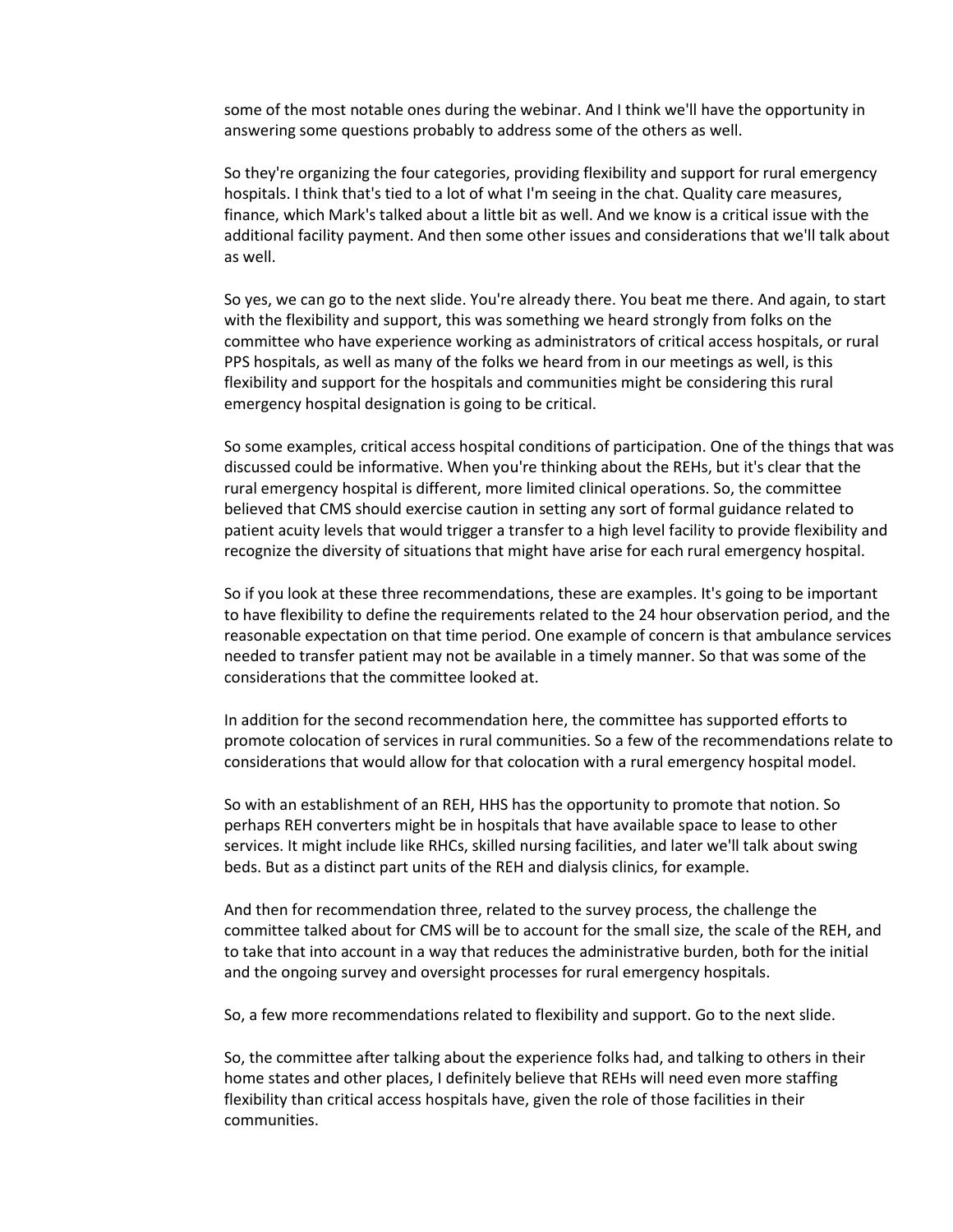The waivers given to critical access hospitals during the public health emergency were discussed as perhaps a model that could be used for REHs under sort of normal non-public health emergency circumstances. So in providing that kind of flexibility, the committee would recognize the REHs would need to meet all applicable states, staffing, educational training, scope of practice requirements and so on.

Another example, maybe as you can see, it's numbered down a little bit differently, recommendation 14, but certainly is related to the support side of the flexibility and support, and is acknowledging that attracting and retaining healthcare providers remains an ongoing issue in the rural communities.

There are a lot of range anyway of workforce, loan repayment, scholarship programs that provide lifeline on this issue to many communities. So, as the REH providers are approved, the committee thought it was important for HHS to update, make sure it's updating its eligibility for those programs to also include the rural emergency hospitals.

And then, I'll add another one. It's not on the slide here too. Because I think I saw something about this as well, it relates back to one of the earlier recommendations we discussed too, the committee also recommended the secretary ensure that rural emergency hospitals have flexibility in establishing transfer agreements that linked transfer to level one or level two trauma centers to patient need.

So, while making sure it's clear that that also allows transfers to other hospital as clinically indicated.

Okay. Shifting gears now to talk a little bit about the quality care measures in the rural emergency hospitals. So, sort of another example of recognizing both flexibility and acknowledging what we can learn from existing measures and existing processes. So, for one of the recommendations here, the MBQIP was designed by HRSA to promote voluntary quality reporting to critical access hospitals.

Most of you all know this. Under the current statute, all the PPS hospitals are required to submit quality data while critical access hospitals, since they're not paid by PPS, don't have those same quality reporting requirements and HRSA used funding from the Flex program to support voluntary critical access hospital quality reporting.

So there are a number of set of existing quality measures that were most relevant for critical access hospitals, given the size and scale. And so those include patient safety, inpatient care transitions, outpatient and patient engagement.

And so, among those four areas, the committee really focused on three of those being particularly relevant to rural emergency hospitals. So that being in the list here, as you see the outpatient, patient safety and care transitions recommendations seven though talks about the fourth MBQIP measure of the patient engagement is majored using the HCAPS survey.

The committee discussed that being perhaps less relevant, or maybe at least not ideal for rural emergency hospitals, given some of the data collection limitations. So actually in lieu of this measure, the committee recommended that the secretary work with stakeholders to develop more appropriate low cost measures. And this could be really a good model for major development or data collect development for other kind of rural providers as well, moving forward.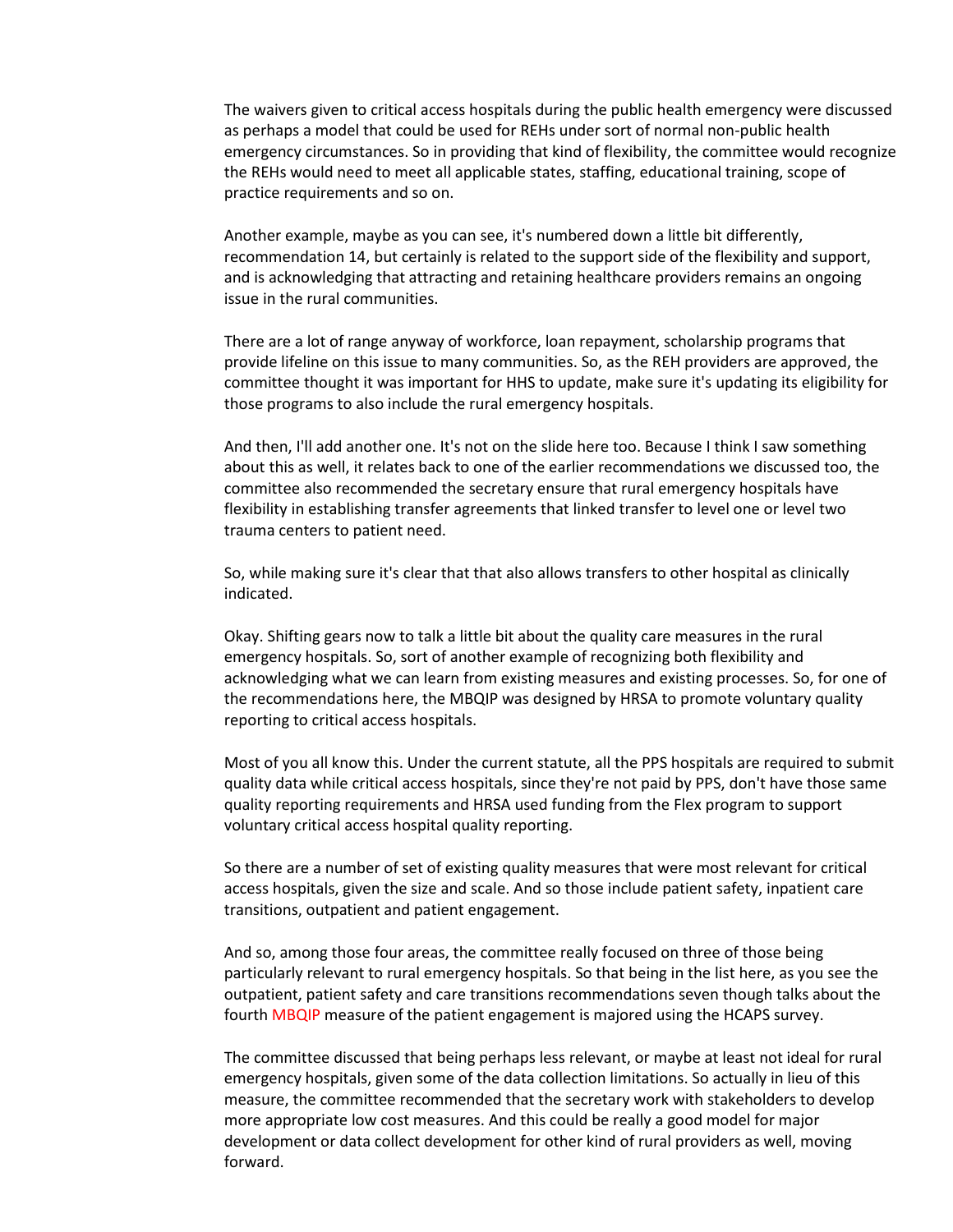Financing. And most questions about financing will definitely defer to Mark, or others to answer as well. But there are a couple recommendations that we're applying to the appropriate financing. Oh, it looks like the intros on this slide doesn't quite say that, but the rest of it does.

So, the committee did discuss potential reimbursement issue. And again, I've seen it in the chat. I haven't seen the more recent messages in the chat. A lot of the focus was on the facility payment, the additional facility payment, which as Mark describes as a fixed monthly payment in addition to the reimbursements for services.

In calculating that AFP, CMS will need to like make a number of decisions to determine what critical access hospitals would've been paid under the various perspective payment systems. And these decisions will be critical in determining what the amount of that AFP is. So there is language in the legislation that notes accounting for SNF (28:29) services, skilled nursing facility services, but it doesn't explicitly include swing beds, which provide both inpatient and skilled nursing facility services as you all know.

The committee believes the languages should as intended, it should include to swing beds services provided in critical access hospitals. And so, have some language here in the recommendation to line with that as well.

Recommendation 10 similarly looked at rural emergency hospitals are intended to be that local source of outpatient and emergency care, insurers need to include these facilities as in network providers. So, one of the recommendations that the committee discussed and included in its brief was requiring the qualified health plans in the federally facilitative marketplaces that are required to contract with, excuse me, a specified percentage of essential community providers to treat low income and medically underserved individuals to make sure that those critical access hospitals, many of whom are probably already signed up as those ECPs, that would allow rural emergency hospitals, either the converters that were ECPs or converters that would become ECPs to qualify as essential community providers, under the category of other ECP provider.

So hopefully that would encourage the inclusion in the insurance networks as well, and acknowledge the importance of those rural providers in the rural communities.

Moving on to some additional recommendations. Couple of these, actually, I think I saw a question about the 340B. So, there are critical access hospitals and other specified providers that serve a disproportionate care of low income patients, or eligible providers for the 340B program.

However, as we understand it, in order to include REH as covered entities, that would require a change to the statute. So, you see the language here is the committee recommending the secretary work with Congress to expand eligibility for 340B drug pricing to include rural emergency hospitals. The committee definitely believed that REHs should be eligible to participate in 340B, many have likely been eligible before converting to an REH if they're considering that they will be providing outpatient services, including prescription drugs.

Recommendation 16, another model of, or another suggestion that was discussed as well was, ensuring that considerations for sovereign nations, for tribal providers and communities be included as the secretary and the agency are thinking about the rural emergency hospital model moving forward. CMS has already had an all tribes webinar, seeking input on potential implications of the REH for the Indian Health Service and tribal hospitals. Committee believes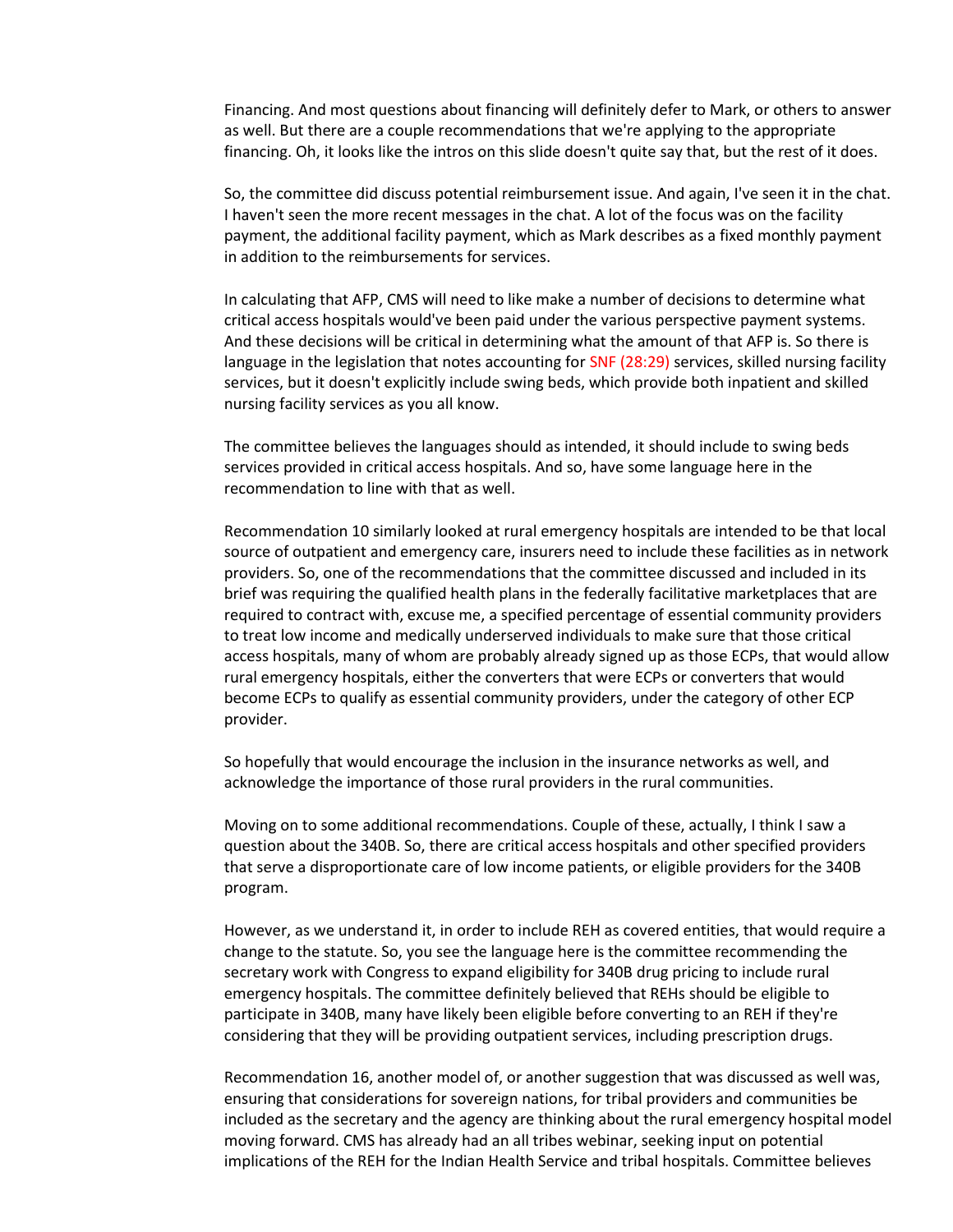that's an important first step by CMS and formally consulting with the tribes as they develop their rules for the rural emergency hospital designation.

A couple other things that aren't on here that I think I have time to add as well. And were at least referenced indirectly in the chat, if not directly, were some broader concerns looking at what potentially, some that looked at maybe what might be missing in the authorizing language as well, that either the agency could do or perhaps could work with Congress or other partners to do.

So, the statute requires the secretary, for example, conduct three studies to evaluate the impact of rural emergency hospitals, and on the availability of healthcare and health outcomes of rural areas. But those are scheduled four, seven and 10 years after enactment.

The first mandated study is due to Congress then in July of 2025. And MedPAC also is required to review payments to the rural emergency hospitals beginning in 2024. But the committee thought that it's going to be a few years down the road before those reports would be published. And after the implementation of the REH provider type in 2023.

So, there are a lot of key decisions, particularly we talked about the AFP, for example, the amount of that facility payment is likely to be the, or at least a, if not the critical factor in the success or failure of their rural emergency hospitals.

So, one of the other recommendations was recommended the secretary direct the assistant secretary for planning an evaluation to study and model the appropriateness of the additional facility payment to maintain emergency and outpatient services, as well as provide the community benefits in the first year of the REH implementation.

And the committee also discussed implications of current limits on REH eligibility on and varied healthcare needs of different communities. So, while the statute talks about the hospitals that would be eligible for conversion of being those, that were critical access hospitals or otherwise qualifying hospitals as of the December 27th of 2020 date. The committee also was interested in the possibility of hospitals that may have closed before that date or other potential needs for high needs in isolated rural areas called emergency care deserts.

So, the committee had recommended that the secretary working again with the assistant secretary of planning and evaluation assess whether REH eligibility should be expanded to meet healthcare access challenges in rural communities. So that could be again, either to facilities that had closed prior to the statutory date, or potentially other opportunities to expand the REH model.

And finally, this model may seem pretty complicated, but that should not be a barrier to communities and assessing whether it would work for them. So, one of the recommendations that the committee also had was, that the secretary worked with Congress to provide needed technical assistance to communities considering that REH model to provide funding and support resources for technical assistance for those who are considering REH.

Okay. Now onto the additional considerations. Again, they're very similar to recommendations. They just may perhaps have a different target audience. And there are multiple provisions of, or benefits that are available to critical access hospitals and PPS facilities that are not specified as available to REHs in the legislation they may be. So the committee wanted to ensure that was the case.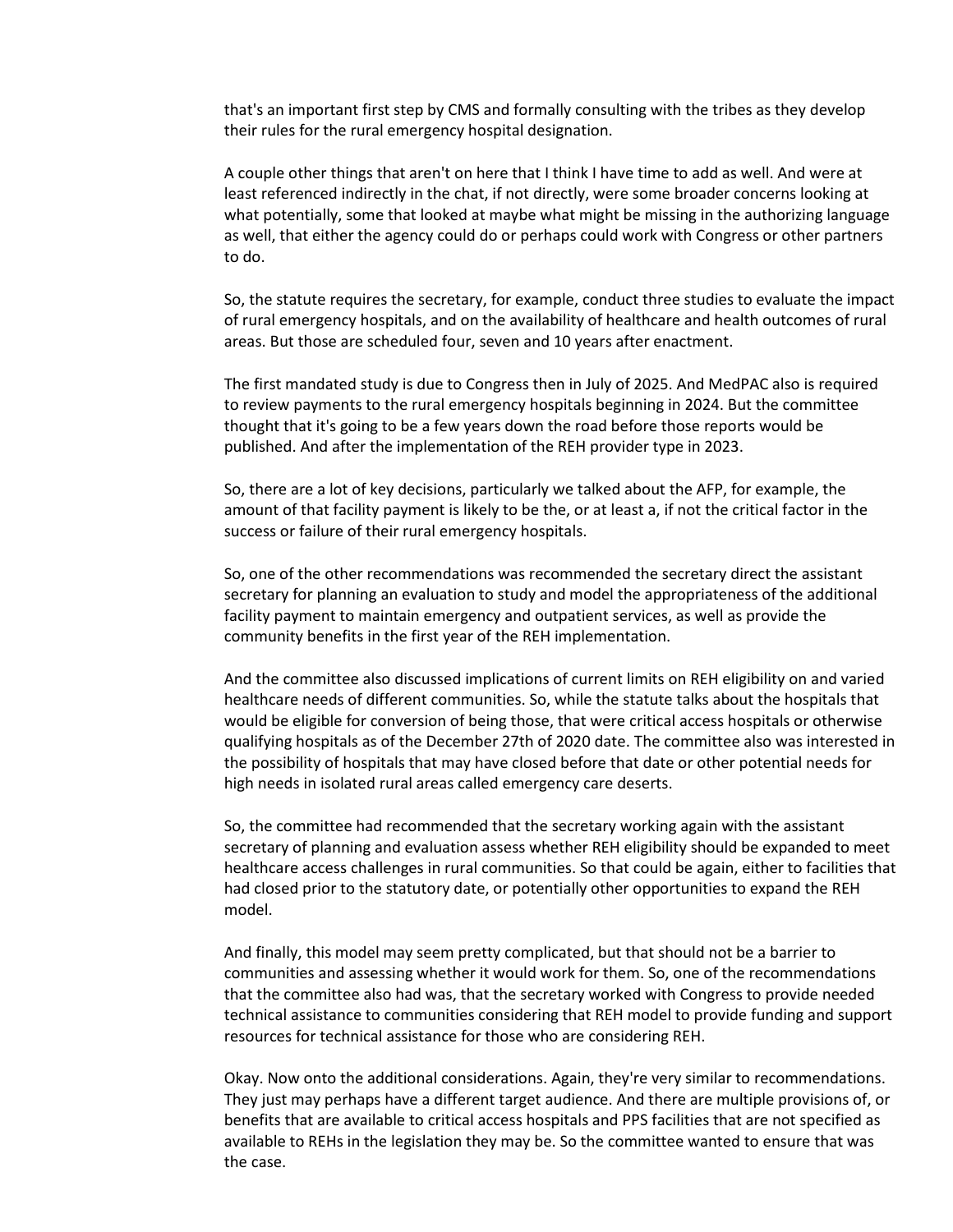The committee believes that Congress and HHS should consider the option of allowing rural emergency hospitals to benefit from those kind of provisions and pursue legislation, if necessary or regulatory action if that would do it, that we'd address a number of these following issues.

So again, allowing employed physicians at an REH to elect method to billing, similar to critical access hospitals. So you see a lot of this is allowing some current flexibility or current options to move forward into the REH model, allowing REHs that offer outpatient services to be able to qualify for CRNA, pass through payment exemption, ensuring there's a clear pathway.

And this was a critical consideration that was discussed too, ensuring that there's a clear pathway for any critical access or PPS hospital that becomes an REH, particularly those that have necessary provider designation to return to full acute care general hospital status and bed size, should they need to in order to meet community need. Thinking that the REH model is to allow communities and hospitals and providers in those communities to determine the needs of the community, so allowing the flexibility, not just to convert to a REH, but to convert back from an REH, if that serves the needs of the community, that was a critical consideration that the committee wanted to be sure to include.

And then also allowing REHs to offer cardiac and pulmonary rehabilitation services, for those services to be ordered and supervised. You all can read the rest of these, I suppose, by an appropriate non-physician practitioner, and allowing rural emergency hospitals to serve as a Medicaid opioid treatment program as well.

So, I think I talked really fast to try to get a few more recommendations in there that were not necessarily on the slides to be able to discuss those. So, I hope that was helpful and not too fast. And I hope then we will have plenty of time though, to go ahead and answer questions, because I think that's what we're ready to do.

- **Kristine Sande:** The first one is maybe something that's on a lot of people's minds, and that is about the timing of the regulations coming out, what do we know about when the proposed and final rules will be released? What do we know about that? Anything?
- **Jeff Colyer:** Yeah. Jeff Colyer here. Usually a lot of the CMS considerations will start taking place in March or so, similar to they do on some of the other proposed rules and the financing side. So, a lot of these discussions are early discussions are happening now with the rule making process to begin an earnest in later or in or early March, I guess, and then continuing on from there.
- **Kristine Sande:** All right. Thank you. All right. The next question is "Kansas, the State Department of Health, the Hospital Association, et cetera, have been designing a new model for free standing emergency care for over a decade. So, how does the rural emergency hospital align with the Kansas vision, and what might be done to advance this vision?" So we have a couple of people from Kansas here. So, would one of you like to talk about that?
- **Jeff Colyer:** Kari, I'll toss it to you. You were pretty active in that discussion last year.

**Kari Bruffett:** And actually very, and I noticed in the chat we've got folks from the Kansas Hospital Association, including Jennifer Finley, who I consulted with a lot during our discussions with the National Advisory Committee as well.

> So, there are similarities and there's hopefully what we hope from the work of the committee, is that the lessons that folks like the folks in Kansas at the host hospital association and hospitals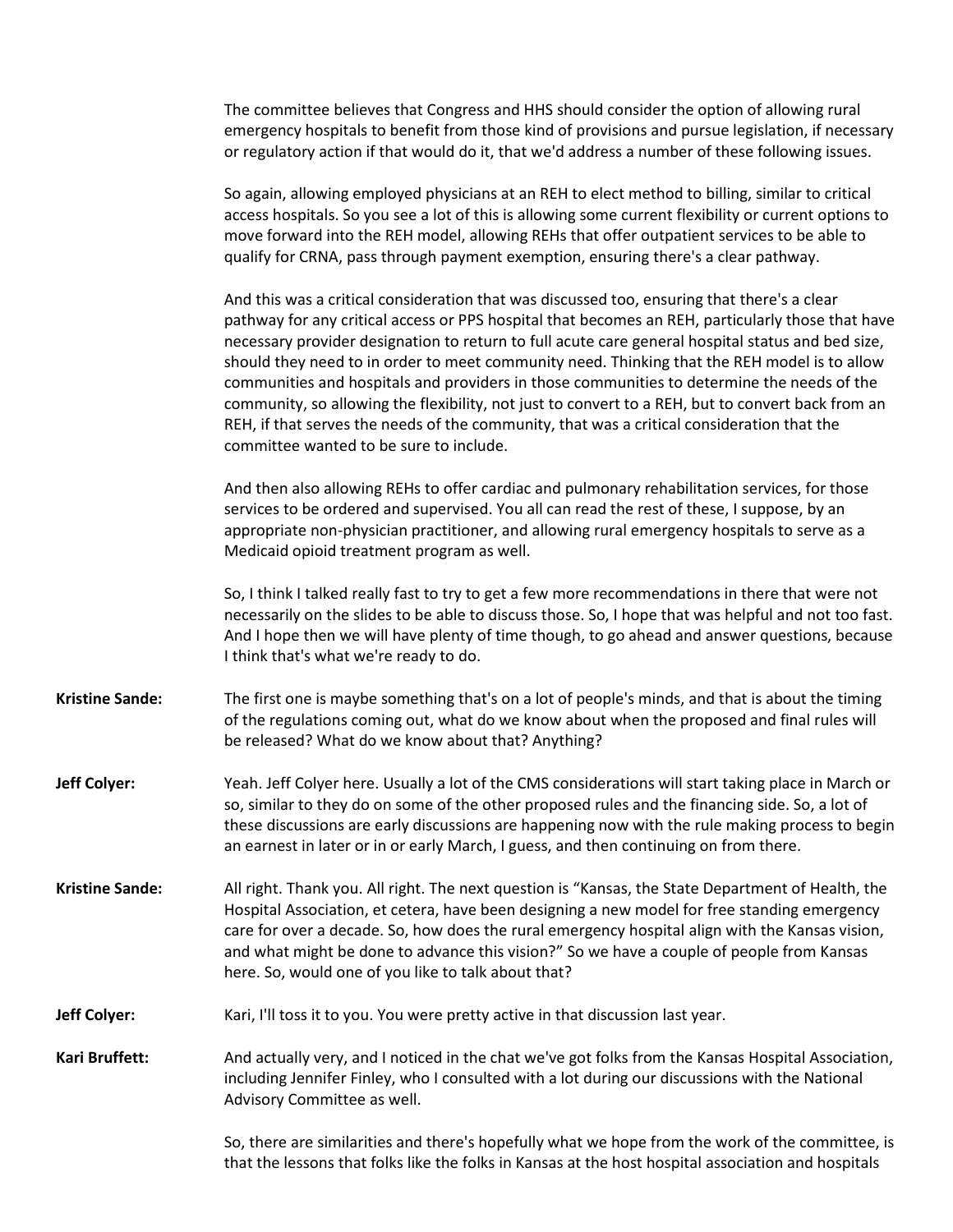|                        | have been doing for many years to think about what this kind of model could look like will help<br>inform what the agency, or how the agency implements the rural emergency hospital. So it's not<br>a one to one model for exactly what Kansas has looked at before, but there's a lot of enthusiasm<br>if the model can have flexibility and can have the resources and funding, and to be able to think<br>about this as a potential for hospitals.                                                                                      |
|------------------------|---------------------------------------------------------------------------------------------------------------------------------------------------------------------------------------------------------------------------------------------------------------------------------------------------------------------------------------------------------------------------------------------------------------------------------------------------------------------------------------------------------------------------------------------|
|                        | So yeah, I do think what we tried to do, was learn lessons, and hope that we can help include<br>those in our recommendations to the secretary. And so that the agency can move those forward<br>as they think about rural emergency hospital rules and flexibility, hopefully, and resources.                                                                                                                                                                                                                                              |
| <b>Kristine Sande:</b> | So the next question says, "I'm still not sure if the rural emergency hospital can provide skilled<br>care previously swing, and get REH payment, or if that would have to be changed to distinct part<br>unit status payment. What do we know about that? Or is that something we have to wait for the<br>rules for?"                                                                                                                                                                                                                      |
| <b>Mark Holmes:</b>    | When there's silence, that means no one is sure. My read is that swing would not be allowed,<br>they would have to convert to a DPU.                                                                                                                                                                                                                                                                                                                                                                                                        |
| <b>Kristine Sande:</b> | All right. So, "who would act as a fiduciary for a rural town when a large urban health system<br>chooses to increase its profits and convert to REH? They control the hospital." I don't know. Is<br>that maybe beyond what the committee can answer?                                                                                                                                                                                                                                                                                      |
| <b>Jeff Colyer:</b>    | I think I won't answer Tee's question, but I'll address it.                                                                                                                                                                                                                                                                                                                                                                                                                                                                                 |
| <b>Kristine Sande:</b> | Okay.                                                                                                                                                                                                                                                                                                                                                                                                                                                                                                                                       |
| <b>Jeff Colyer:</b>    | I mean, I think that is one of the concerns of this, is that, and this is something I sort of alluded<br>to, whereas some people think the REH will be a step down Oh, no, is a soft landing for a<br>hospital that was going to close, at least this may be something that they can operate and<br>continue to provide something to the community.                                                                                                                                                                                         |
|                        | Others are worried that this will be viewed as an opportunity to take a hospital that was doing<br>just fine, and convert to REH, and essentially divest to some extent of healthcare in the rural<br>community. And in particular, that this concern is around a large system where rural health is<br>not a core part of the business model for it, so to speak.                                                                                                                                                                          |
|                        | I think that is something that I think we all will have to watch just because it's a law of<br>unintended consequences. I think the vision for this is that the REH is exactly the, what can we<br>do if a hospital's unsustainable? What can we do so that community at least gets something?<br>But if instead it becomes an opportunity to further erode services in rural America, I think we'll<br>have to take, we meaning all of us will have to take a hard look at this and make sure that it's<br>accomplishing the policy goals. |
| <b>Kristine Sande:</b> | Okay. So the last question I'm seeing in the Q&A right now is, "any idea if there will be a<br>Medicare cost report settlement for REHs to true up Medicare cost like there isn't a CAH<br>model?"                                                                                                                                                                                                                                                                                                                                          |
| Kari Bruffett:         | I think we can't answer for CMS, probably. It's probably the best way to answer that. It was<br>something that we discussed a bit in committee too, is like, what will be the administrative<br>expectations and the sort of finance side expectations? We talked about quality measures a<br>little bit, but also on the finance side.                                                                                                                                                                                                     |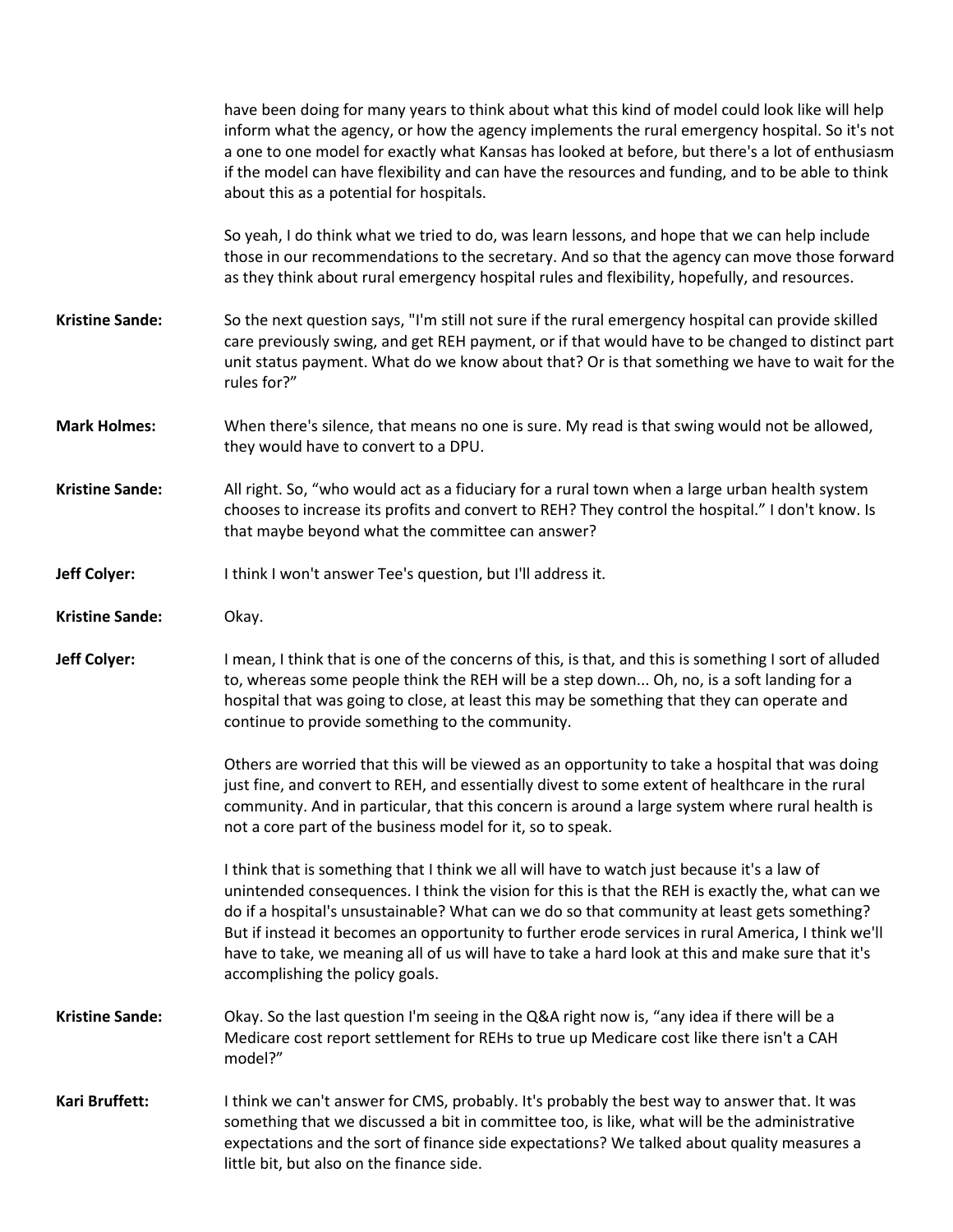|                        | So, I think the theme, although we didn't have a recommendation specific to this point, the<br>theme of reducing, or minimizing the administrative burden as much as possible, yet still getting<br>good information for good policy making I think was consistent among the recommendations.<br>So I think thematically, that's probably what we would say about the use of cost reports.                                                                                                                                                                                                          |
|------------------------|-----------------------------------------------------------------------------------------------------------------------------------------------------------------------------------------------------------------------------------------------------------------------------------------------------------------------------------------------------------------------------------------------------------------------------------------------------------------------------------------------------------------------------------------------------------------------------------------------------|
| <b>Mark Holmes:</b>    | Can I respond to one of the KHA comments? Any thoughts on how to get a community to be<br>with giving up inpatient beds in the middle of a pandemic when they're finally being used?                                                                                                                                                                                                                                                                                                                                                                                                                |
|                        | I mean, I think the notion of a town hall meeting, great news you all, we are closing our<br>inpatient wing is probably not one that's going to go over well in any community. And so, that's<br>this exactly this notion of, what is the function? What new niche is this REH going to fill in terms<br>of, how will it be viewed on the continuum of rural health care? And if this is the alternative to a<br>complete closure and no healthcare being provided, but communities will not see that<br>counterfactual of what happens when it's completely closed. They'll only see it as an REH. |
|                        | And so, I think there will be definitely a role for helping communities and the healthcare<br>provider, particularly the REH understand the reality of this approach.                                                                                                                                                                                                                                                                                                                                                                                                                               |
| Kari Bruffett:         | If I can piggyback on that Mark, a little bit too. So, one of the things, and the Kansas Hospital<br>Association has been very good about this. They've had public meetings and regional meetings<br>throughout the state talking about this model.                                                                                                                                                                                                                                                                                                                                                 |
|                        | But one of the things we did hear as a committee from communities where they'd made some<br>very significant changes to their healthcare delivery systems and the importance of community<br>engagement, and really involving not just the decision makers, the folks in the authority, but<br>really involving the community at the grassroots level in that decision.                                                                                                                                                                                                                             |
|                        | So, when we talked about technical assistance a little bit before, we were talking about maybe a<br>Flex like program for rural emergency hospitals. But we also discussed that the need to be able<br>to support that kind of engagement and that effective engagement of the community. So, that<br>probably doesn't solve or answer the question about the context of the current pandemic and<br>people's concerns about inpatient beds. But there is that acknowledgement that this is not just a<br>technical decision. This is a significant decision that impacts communities closure.      |
|                        | Obviously, we've seen all the research that shows the effective closures, hospital closures have<br>on communities, but changing into a different model will as well. And I think the committee<br>acknowledges that, and hopes that that support for communities and considering this we'll take<br>that into account.                                                                                                                                                                                                                                                                             |
| <b>Kristine Sande:</b> | Any other thoughts from any of our speakers at this point?                                                                                                                                                                                                                                                                                                                                                                                                                                                                                                                                          |
| <b>Mark Holmes:</b>    | I think I can answer both of the new Q&As. The grandfather RHC retain their Medicare all-<br>inclusive rate. I don't think we know. And I think that's going to be addressed in the rule making<br>process. And will OB services be allowed in REH? I think OB usually means labor. Depending on<br>what you mean by OB. And if we interpret this as labor and delivery, to the extent that it's<br>inpatient, no. If you mean maternal health, then yes, but not if it would be required in an<br>inpatient frame work.                                                                            |
| <b>Kristine Sande:</b> | All right. So then, "any thoughts on how this could impact National Health Service Corps<br>participants and our local EMS systems?"                                                                                                                                                                                                                                                                                                                                                                                                                                                                |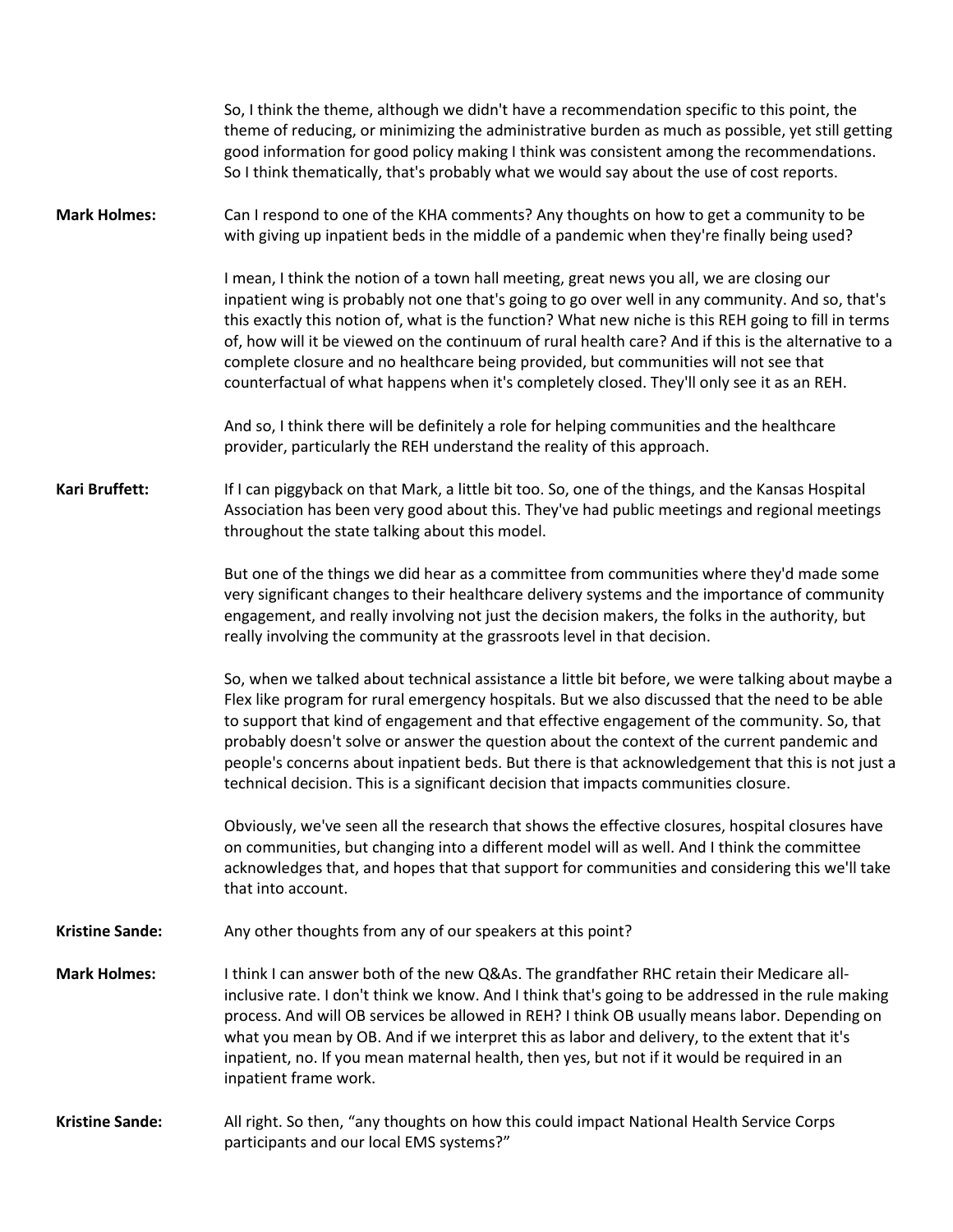| <b>Mark Holmes:</b>    | Sorry. Someone was going to go.                                                                                                                                                                                                                                                                                                                                                                                                                                                          |
|------------------------|------------------------------------------------------------------------------------------------------------------------------------------------------------------------------------------------------------------------------------------------------------------------------------------------------------------------------------------------------------------------------------------------------------------------------------------------------------------------------------------|
| Kari Bruffett:         | Go ahead.                                                                                                                                                                                                                                                                                                                                                                                                                                                                                |
| <b>Mark Holmes:</b>    | I just hate silence, so I speak up. So, Service Corps, again, probably that's a good question. I<br>don't think that we talked about this, but I suspect it will be a similar theme. One of the things<br>will be, is an REH an allowable service location? And that might have to be something that the<br>NHSC looks at from that standpoint. EMS, I think that's too big. I think we don't know. I think<br>there's a lot of ways that that could happen.                             |
| Kari Bruffett:         | Yeah. I will go back to, I can't scooch back on the slides, but the recommendation 14 was that<br>the committee recommends that the secretary expand eligibility for the National Health Service<br>Corps. The Nurse Corp and the state loan repayment program to rural emergency hospitals to<br>help them address that. So that actually is included in the recommendation.                                                                                                            |
| <b>Kristine Sande:</b> | And then Tom Morris just popped in here saying that they're talking to National Health Service<br>Corp about that. All right. So then another question, "would an acute care hospital, so not a<br>critical access hospital, be able to keep operating its inpatient rehabilitation unit? Presumably if<br>they switch to an REH."                                                                                                                                                       |
| <b>Mark Holmes:</b>    | I think that's another place where the statute is silent. The statute does speak to SNFs, the<br>skilled nursing, and says that they can be a SNF DPU, they would be reimbursed not at the REH<br>rate, but at basically like a SNF PPS. I think the natural extension would be logical that that'd be<br>the same for IRS, but I think that's, again, something that would have to be resolved in the rules.                                                                            |
| <b>Kristine Sande:</b> | Okay. So then a follow up to the previous question that was regarding EMS says, "I was just<br>thinking that EMS in so many rural communities is so frail, and just curious if this is an<br>opportunity to help support those systems." Thoughts on that?                                                                                                                                                                                                                               |
| <b>Mark Holmes:</b>    | It's a great opportunity. Go ahead.                                                                                                                                                                                                                                                                                                                                                                                                                                                      |
| Kari Bruffett:         | This is probably less relevant to the rural emergency hospital, but the overall issue of rural EMS<br>is something that the committee has prioritized to potentially be one of our coming topics. So<br>not just it through the lens of the rural emergency hospitals. So I think that can be something we<br>should also take into account as a committee when we're looking at EMS, that, are there<br>potential other opportunities to try to use the REH model to help support that. |
| <b>Kristine Sande:</b> | All right. And then "beyond the 115% physician fee-bump, will the 10% HPSA bump also apply?"<br>Does anyone know the answer to that question?                                                                                                                                                                                                                                                                                                                                            |
| <b>Jeff Colyer:</b>    | I think that's one of the things to request of CMS as they're going through their rule making.                                                                                                                                                                                                                                                                                                                                                                                           |
| <b>Kristine Sande:</b> | Let's see. Tom Morris says, "To the extent they are billing on the PFS for the professional<br>component, maybe."                                                                                                                                                                                                                                                                                                                                                                        |
| <b>Mark Holmes:</b>    | Yeah, I think that's right. I mean, I think to the extent that most of my answers have been,<br>someone's going to have to create a subpart queue that says, and also REHs, so that they're<br>permitted to be included in. I think the HPSA bump applies to everyone. So that's more of a, let's<br>just make sure it's included.                                                                                                                                                       |